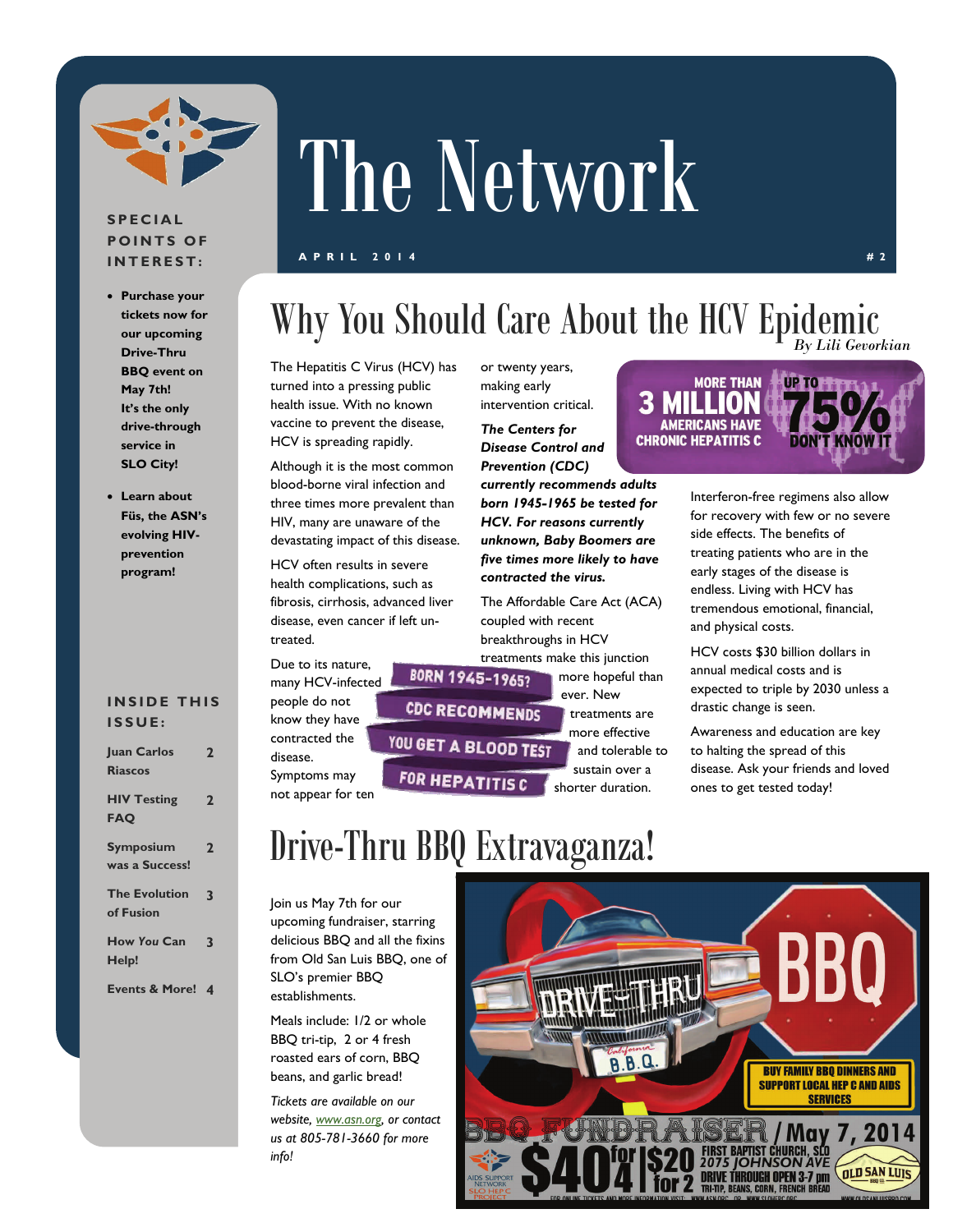### **PAGE 2**



Riascos (center) in 2012, pictured with his wife, Margarita (left), and his daughter, Luciana (right)

## Juan Carlos Riascos: *En El Laberinto de la Esperanza*

On Thursday, March 13th, the ASN was proud to welcome Juan Carlos Riascos, author and father, as a presenter for our first Lunch Forum of 2014!

Riascos' book, *En El Laberinto de la Esperanza: Memorias de Una Familia Seropositiva (In the Labyrinth of Hope: Memoirs of an HIV-Positive Family)*, is a true testimony of faith, love, and hope. *El Laberinto* is a memoir chronicling the loss of his wife to AIDS and the challenges of being

HIV+ himself while raising a daughter born with the disease.

Riascos is a nationally recognized health educator, advocate, published author, and lecturer. He speaks on a number of health-related issues, such as educating and providing best practices for HIV/AIDS healthcare service providers.

He also educates and empowers people infected or affected directly by HIV/AIDS to live a full, healthy and productive life through health education and a better understanding of their condition.

Riascos visited the ASN on Thursday as an honored guest. Titled "Taking Control and Living with HIV," Riascos shared his both tragic and inspiring personal story with clients and staff at the ASN.

After telling his story, everyone had the opportunity to talk. And, of course, Riascos shared pictures of his beautiful daughter and gushed over the near completion of her bachelors degree.

*"One in 6 people in the United States who have HIV do not know they are infected."* 

# HIV Testing FAQ: Who should get tested?

#### **Who should get tested?**

The Center for Disease Control and Prevention (CDC) recommends that everyone between the ages of 13 and 64 get tested at least once as part of routine health care. One in 6 people in the United States who have HIV do not know they are infected.

If you answer yes to any of the following questions, you should definitely get an HIV test:

- Have you had unprotected sex since your last HIV test?
- Have you injected drugs and/or shared equipment with others?
- Have you had unprotected sex with someone who could answer yes to any of the above questions or someone whose history you don't know?

As a general rule, individuals with high-risk factors (i.e. IV- drug users, men who have sex with men, engaging in unprotected sex) should get tested at least annually.

#### **Where should I get tested?**

The ASN offers free confidential HIV testing using oral swab rapid tests. Testing is offered Wednesdays: 1 - 4pm & Fridays: 11am - 3pm.

Call us today @ 805-781-3660 for more information!



Symposium presenters Lawrence Mc Glynn, M.D.(2nd from left) & Wilson Ly, PharmD (far right) pose with enthusiastic attendees, including Dr. Penny Borenstein , SLO Public Health Director (far left).

### 24th Annual AIDS Update Symposium: A Riveting Success!

A crowd of over one hundred doctors, nurses, health care service providers, students, and community members attended this year's AIDS Update Symposium!

Attendees learned valuable information that will keep them on the forefront of caring for individuals living with this HIV/AIDS and/or hepatitis C.

This year's focus was on the challenges facing an aging HIV population, and how to effectively care for and treat these individuals.

Feedback from attendees was overwhelmingly positive, as this year's presenters proved

to be gifted lecturers who were able to effectively present this crucial information to such a diverse audience.

We would like to thank both our presenters and those who attended for making the 24th Annual AIDS Update Symposium a rousing success!

We hope to see *you* there next year!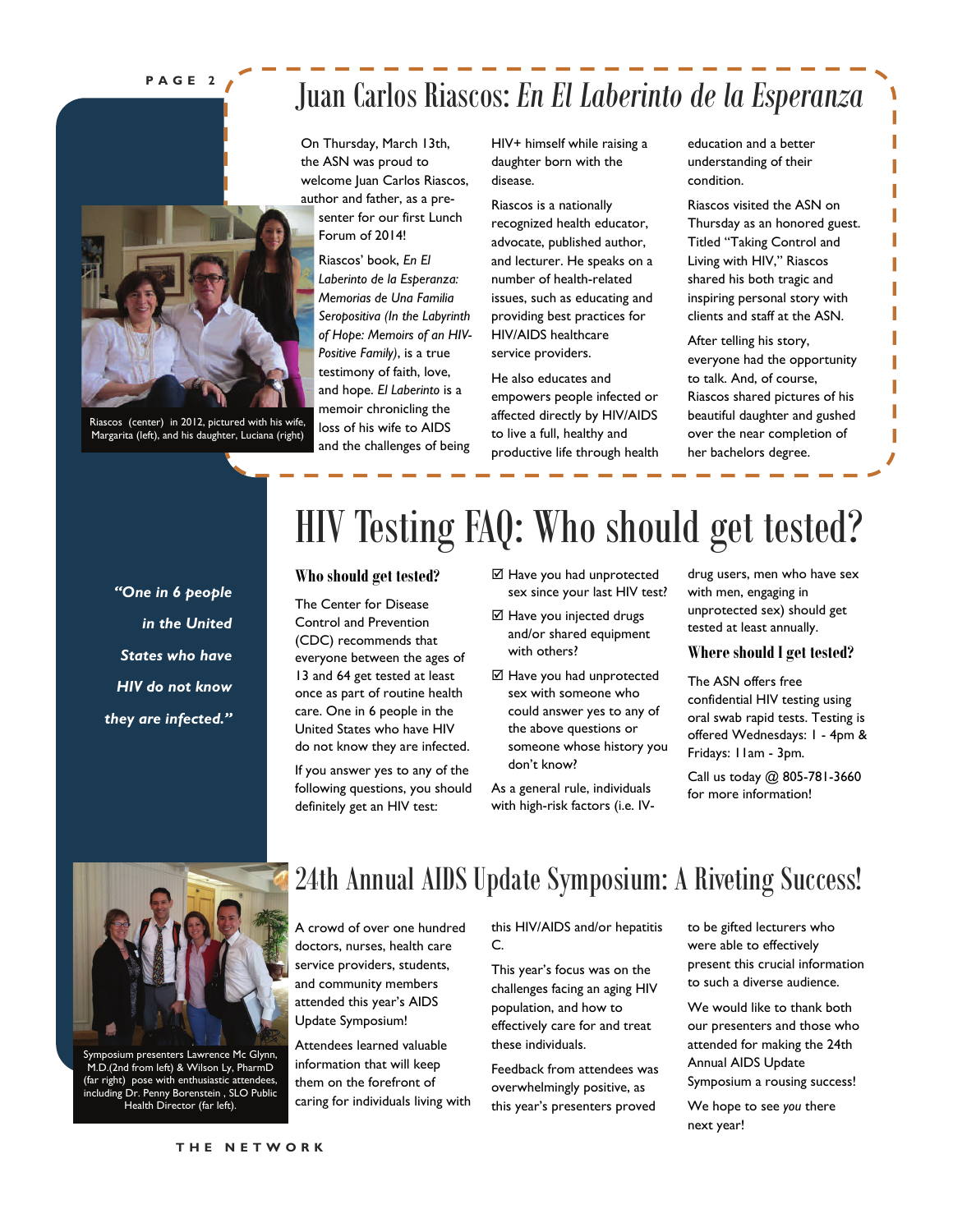### FÜS: The Evolution of Fusion *By Derek Sisting*

With HIV transmission rates up 22% from 2008 in gay males ages 13- 24, there have been a flurry of editorials writing off the youth of America as selfish, uncaring, and too far removed from the early horrors of the epidemic.

Just shy of 25, I bridge both worlds. As a child I remember hushed voices whispering fearfully about "gay diseases." Today, I see young men on gay dating apps advertising themselves "anything goes" or "HIV status: Don't know/don't care."

Truvada, a pre-exposure (PreP) antiviral, decreases risk of HIV transmission up to 75% in the event of accidental or intentional exposure to the virus, essentially the "Gay Man's Plan B." It has shiny appeal, a tantalizing illusion of worry-free and uninhibited sex, regardless of side-effects or price.

This marks a crossroad in the growing debate between HIV treatment vs. prevention. HIV is no longer a "gay disease" but rather a preventable community issue that requires an innovative community solution.

As a result, Fusion's longtime Coffee Night was restructured as Füs at Woodstock's Pizza to meet the next challenges of HIV prevention locally. This is part of several new changes occurring at Fusion, the AIDS Support

> *Remember, ALL MONEY DONATED TO THE ASN IS TAX DEDUCTABLE & REMAINS IN THIS COMMUNITY to help SLO County residents in their struggle with HIV/*

*AIDS and/or Hep C.* 

**The ASN is proud to offer housing assistance to our clients, including 2 housing complexes with a total of 13 units!**  We would like to announce the creation of a special new funding opportunity dedicated to special projects that these units might require, such as the current unforeseen foundation repair in one of the complexes.

Network, & the SLO Hep C Project.

Health experts have long expressed that HIV/AIDS was more than a disease among gay men, and recent studies reflect that reality. For example, according to the Center for Disease Control & Prevention (CDC), low selfesteem due to social stigma contributes to the high HIV prevalence among trans\* identified persons.

Füs departs from Fusion's strict focus on the male gay community, in the acknowledgement that HIV transcends gender and orientation. There are several factors which contribute to the link between low self-esteem and HIV transmission.

Online and social media communities allow for individuals to rapidly connect with others and rapidly be rejected.

While social media creates an illusion of friendship, they are merely a collection of faces, lacking a tangible human touch. Prevention programs like Fusion draw their strength from these vital in-person connections and friendships created prior to society's social media immersion.

Facing a strong cultural inward shift, Füs merges the online community with weekly open community gatherings. By fostering a presence both online and in person, Füs is a Millennial update, or

Having worked closely with the Fusion program over the years, I am constantly amazed at the evolution of HIV, not only virologically, but socially. Prevention tools that were groundbreaking 5 years ago now fall on deaf ears and are shrugged off with a "been-there-done-that" eye roll.

It's too easy to point the blame on

threats like social media, dating apps, and other scourges of the Millennial culture. It seems as though even the youth have given up on themselves, as HIV prevention services evolve into HIV treatment services to meet the growing number of new infections.

Do we treat infections as they happen or do we

focus our efforts on preventing them? However, at this crossroad we can take both routes--by preventing new transmissions with pills and condoms and emerging medicine/technology.

Like Füs, modern HIV-prevention efforts must embrace not only emerging medical technological advancements, but social advancements as well.

*Fusion's strict focus on the male gay community, in the acknowledgement*  ш *that HIV transcends gender and orientation."* 

*"Füs departs from* 

Fusion 2.1.

### **The ASN/SLOHCP Food Pantry Needs Bags!**

*The Food Pantry is one of the ASN/SLOHCP's most popular programs. We are in need of bags so that food can be safely transported from the Pantry.* 

**We can use any bags, plastic, paper, or re-useable!** 

*To donate, just stop on by with your bags, or give us a call if you have any questions!* 

# You Can Make a Difference!

**Building Repair Fund**